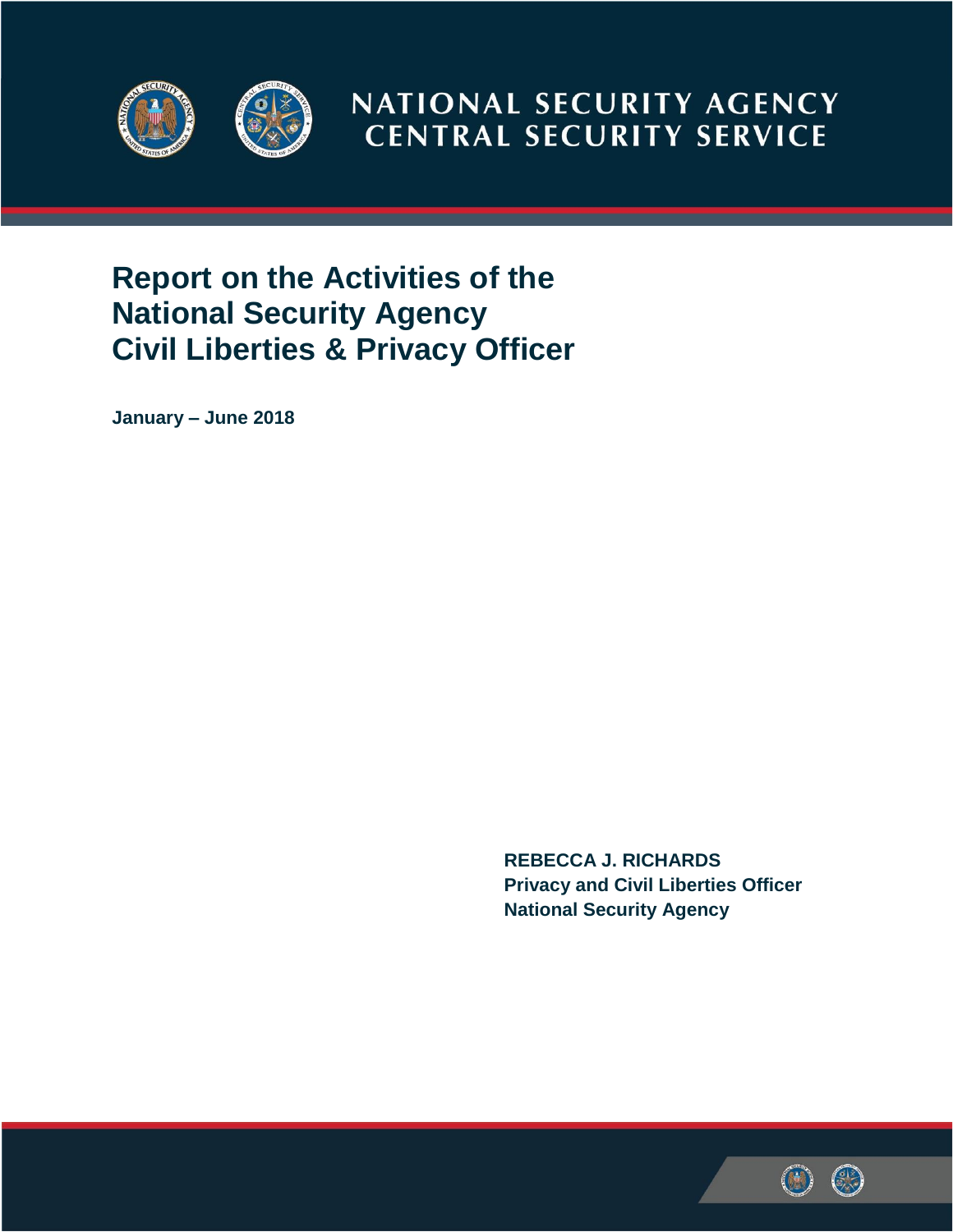## **Table of Contents**

- I. Purpose and Scope
- II. Overview of the National Security Agency (NSA) Civil Liberties, Privacy, and Transparency (CLPT) Program
- III. Type and Number of Reviews Undertaken for January 2018 June 2018
- IV. Type of Advice Provided and the Response Given to Such Advice
- V. Internal and External Outreach
- VI. Questions, Concerns, Complaints, and Redress

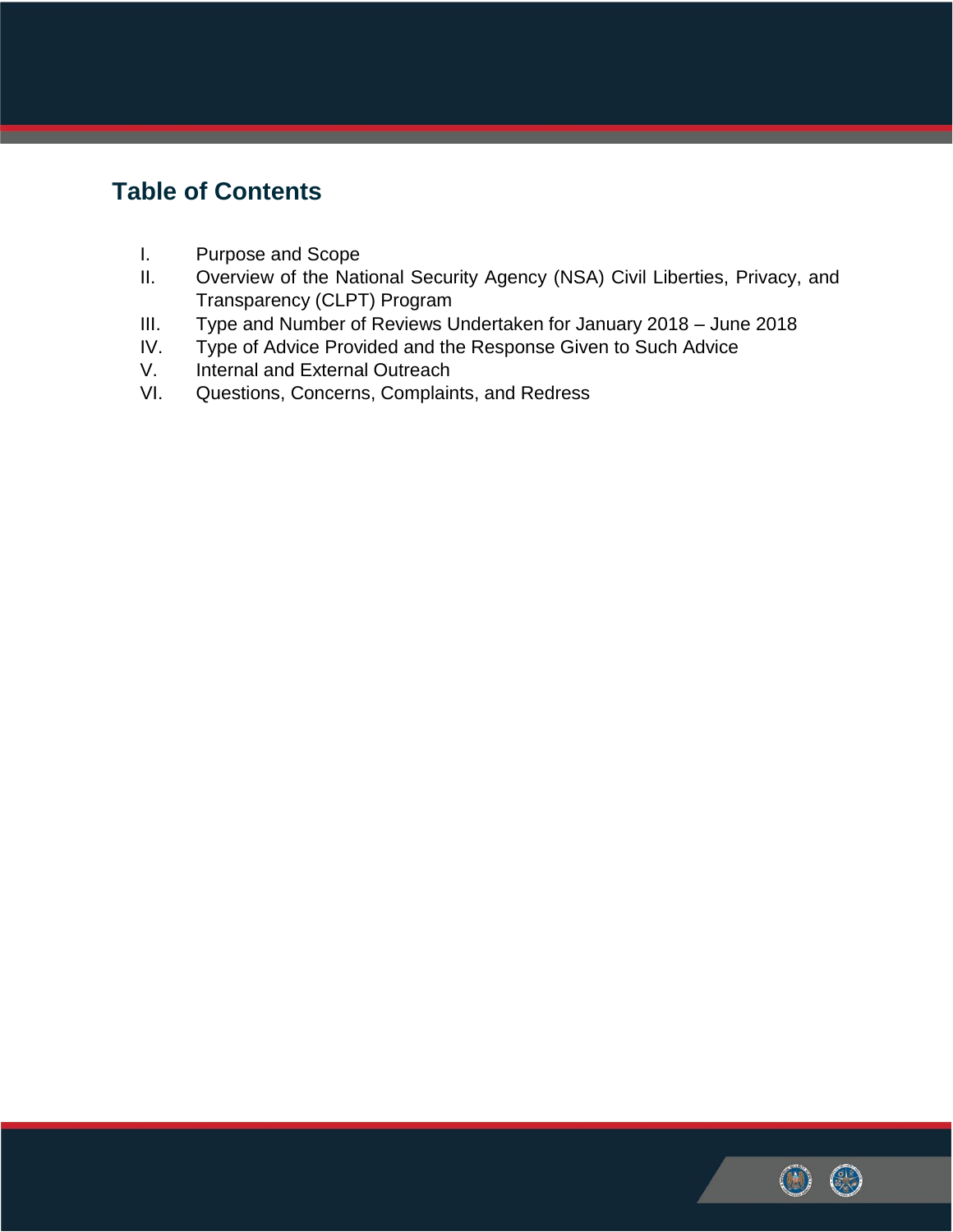### **I. PURPOSE AND SCOPE**

 $\overline{a}$ 

The National Security Agency/Central Security Service (hereinafter NSA) is committed to protecting and incorporating safeguards for civil liberties and privacy, consistent with its mission to protect and defend the nation. This report summarizes NSA's past accomplishments and continued commitment to carry out its vital foreign intelligence and cybersecurity missions in a manner that protects civil liberties and privacy, and promotes appropriate transparency during the reporting period, January-June 2018.

Section 1062 of the Intelligence Reform and Terrorism Prevention Act of 2004 (P.L. 108-458), as amended requires that the Director of the NSA (DIRNSA) designate a privacy and civil liberties officer who reports directly to the head of the agency on matters related to privacy and civil liberties.<sup>1</sup> To implement this statutory requirement, the DIRNSA has designated the NSA Civil Liberties and Privacy Officer to fulfill this role**.** 

This law also requires the NSA Civil Liberties and Privacy Officer to issue a report at least semi-annually in unclassified form, with a classified annex when necessary, to the appropriate committees of Congress, the DIRNSA, and the Privacy and Civil Liberties Oversight Board (PCLOB). This law requires the unclassified report be made available to the greatest extent possible to the public.<sup>2</sup> The content of the report shall include information on the discharge of the civil liberties and privacy functions including:

- information on the number and types of reviews undertaken;
- the type of advice provided and the response given to such advice;
- the number and nature of the complaints received by the department, agency, or element concerned for alleged violations; and
- a summary of the disposition of such complaints, the reviews and inquiries conducted, and the impact of the activities of such officer.

 This report is structured so that Congress, DIRNSA, PCLOB, and the public can assess progress in areas required for reporting under this law, as well as other significant activities that may not be required by law, regulation, or policy yet demonstrate NSA's

<sup>&</sup>lt;sup>2</sup> Prior to the change in this law, NSA submitted information similar to that contained in this report to the Department of Defense (DoD) Privacy and Civil Liberties Officer in support of DoD's statutory reporting requirement.



<sup>&</sup>lt;sup>1</sup> Section 1062 of the Intelligence Reform and Terrorism Prevention Act of 2004 (P.L. 108-458) is sometimes referred to as "Section 803" because that statute was amended by Section 803 of the Implementing Recommendations of the 9/11 Commission Act of 2007 (P.L. 110-53) to establish the requirement for the heads of certain agencies to designate privacy and civil liberties officers. Section 1062 was further amended by Section 109 of the FISA Amendments Reauthorization Act of 2017 (P.L. 115-118), which added the DIRNSA to the list of agency heads required to designate a privacy and civil liberties officer. Section 1062 is codified at 40 U.S.C. 2000ee-1.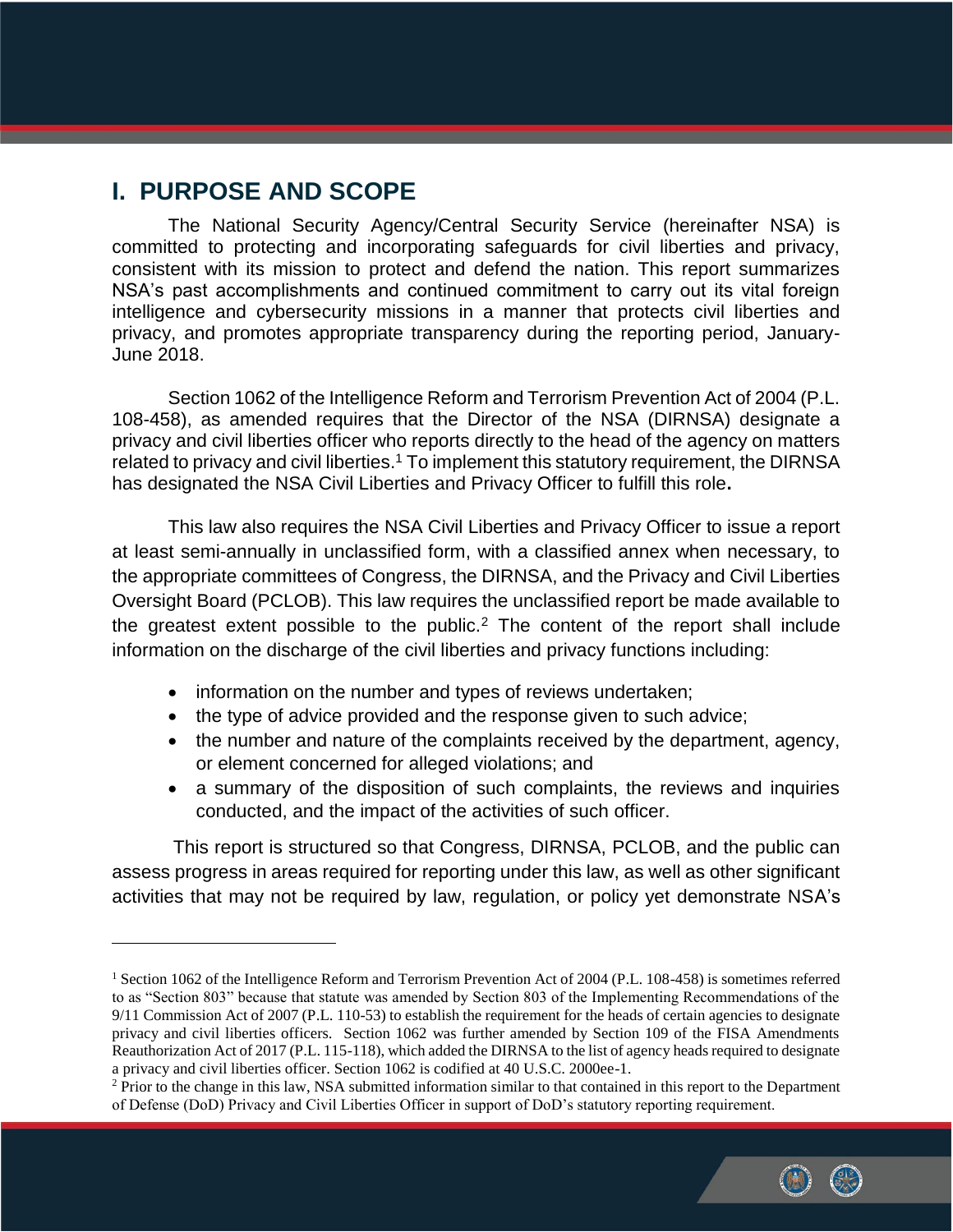commitment to protecting civil liberties and privacy**.** It also provides additional transparency about the activities of the Agency. No classified annex exists for this reporting period.

### **II. OVERVIEW OF THE National Security Agency (NSA) Civil Liberties, Privacy, and Transparency Program**

On February 1, 2014, NSA appointed its first Civil Liberties and Privacy Officer and established an office to support the Officer. The duties of this position have expanded as a result of Intelligence Community Directive (ICD) 107, "Civil Liberties, Privacy, and Transparency" to include the role of NSA Transparency Officer. The office focuses on key civil liberties, privacy, and transparency issues, particularly as they relate to authorities and capabilities used to conduct NSA activities. The Civil Liberties, Privacy, and Transparency Officer advises on key emerging areas where new intelligence capabilities and challenges intersect with civil liberties and privacy questions. She develops and supports policies that can help bridge the gaps between existing laws, current technology, foreign intelligence, and cybersecurity needs. She provides advice to the DIRNSA, NSA senior leadership, and mission managers. The Civil Liberties, Privacy, and Transparency (CLPT) Office will continue to engage and collaborate with mission elements and staff throughout NSA to improve processes to safeguard civil liberties and privacy; document existing civil liberties and privacy protections; and increase transparency with the workforce, public, key stakeholders, and overseers.

In establishing the CLPT office, NSA consolidated various functions relating to civil liberties and privacy, many of which were already being performed throughout NSA. Bringing these functions together in a single office ensures that civil liberties, privacy, and transparency considerations remain a vital, comprehensive, and consistent driver for NSA's strategic decisions. Through engagement, training, awareness, and advice the CLPT office supports every affiliate's individual responsibility to protect civil liberties and privacy while promoting transparency.

To ensure that civil liberties, privacy, and transparency factors are explicitly considered in decisions of NSA, CLPT works extensively across the Agency, particularly with:

- The Director of Operations
- The Director of Engagement and Policy
- The Authorities Integration Group
- The Compliance Group
- The Mission Engagement, Requirements, and Assessments Group
- The Legislative, State and Local Affairs Group

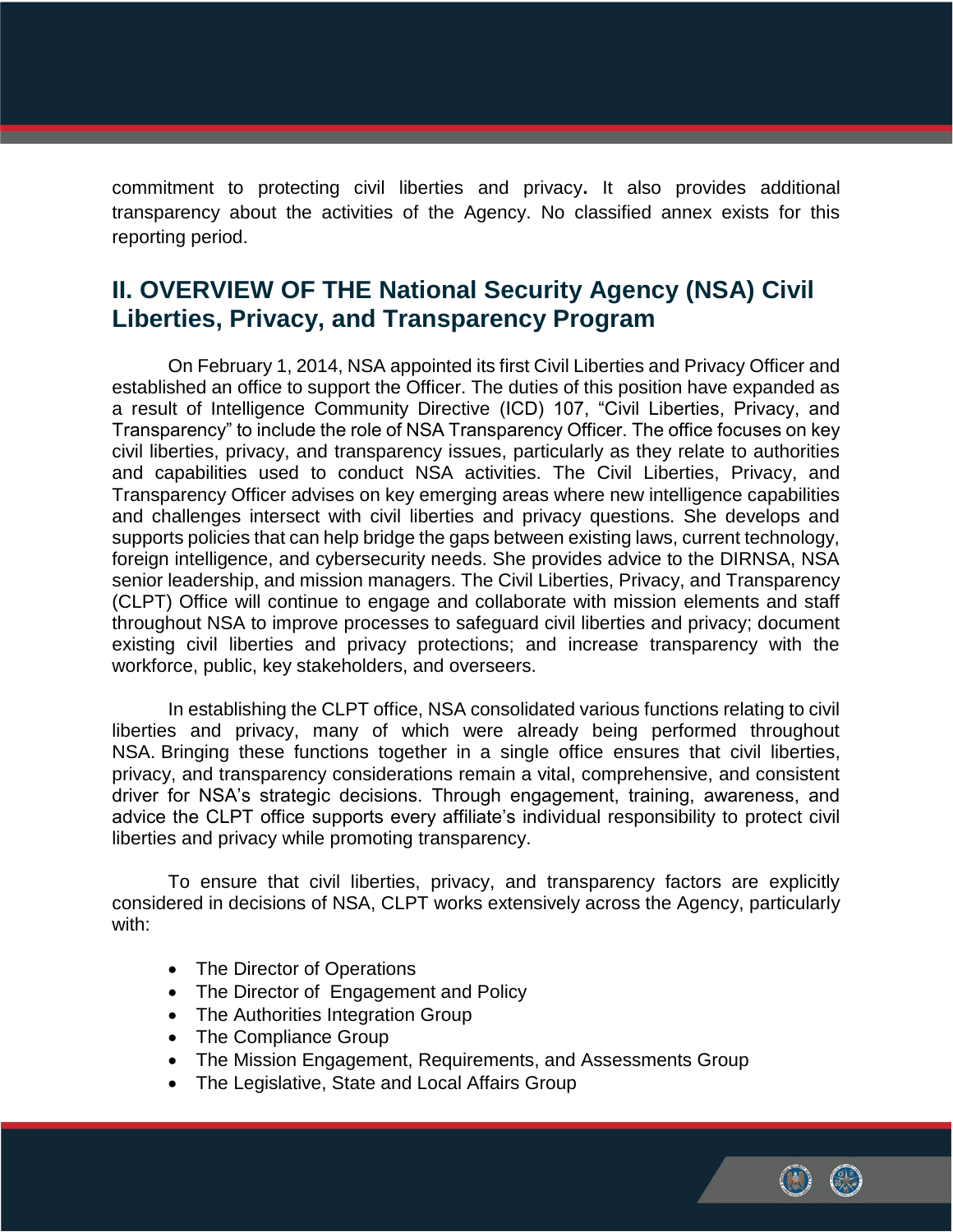- The Strategic Communications Group
- The Policy, Implementation, Performance, and Exports Group;
	- The Risk Management Office;
	- The Office of General Counsel; and
	- The Office of the Inspector General.

In addition to fulfilling the statutory requirements of Section 803, the NSA Civil Liberties, Privacy, and Transparency Officer is designated as the NSA Senior Component Official for Privacy, as required by Department of Defense (DoD) Instruction.<sup>3</sup> The current CLPT Officer also serves as a member of the Federal Privacy Council, the principal interagency forum established by Executive Order 13719 to improve privacy practices at agencies across the Federal Government.

The CLPT Officer carries out her mission to ensure civil liberties, privacy, and transparency are appropriately considered in the course of NSA's mission, executing both statutory and policy requirements, by conducting six major activities:

- advising NSA senior leaders and mission managers regarding the protection of civil liberties and privacy in the resourcing, development and implementation of policies, procedures, programs, activities, training, education, and technologies necessary to accomplish NSA missions;
- periodically investigating and reviewing whether NSA policies, procedures, and operations incorporate the protections and safeguards necessary to protect civil liberties and privacy and to foster future innovative privacy and civil liberties protections;
- ensuring an effective mechanism for receiving complaints or indications of possible abuses of civil liberties and privacy is developed and maintained and that complaints or comments are received, reviewed, assessed, investigated, responded to, resolved as appropriate, and reported publicly in aggregate;
- providing training and guidance to NSA affiliates regarding their responsibilities to: 1) identify and protect of the privacy of such personally identifiable information (PII) and U.S. Person Information (USPI), 2) perform the civil liberties and privacy aspects of their work, 3) report and respond to incidents involving actual or potential breaches information;
- providing appropriate visibility into the civil liberties and privacy protections present in NSA activities to mission partners, executive, legislative, and judicial branch overseers and the American public; and

 $\overline{a}$ 

<sup>&</sup>lt;sup>3</sup> DoD Instruction 5400.11, "DoD Privacy and Civil Liberties Programs," January 29, 2019.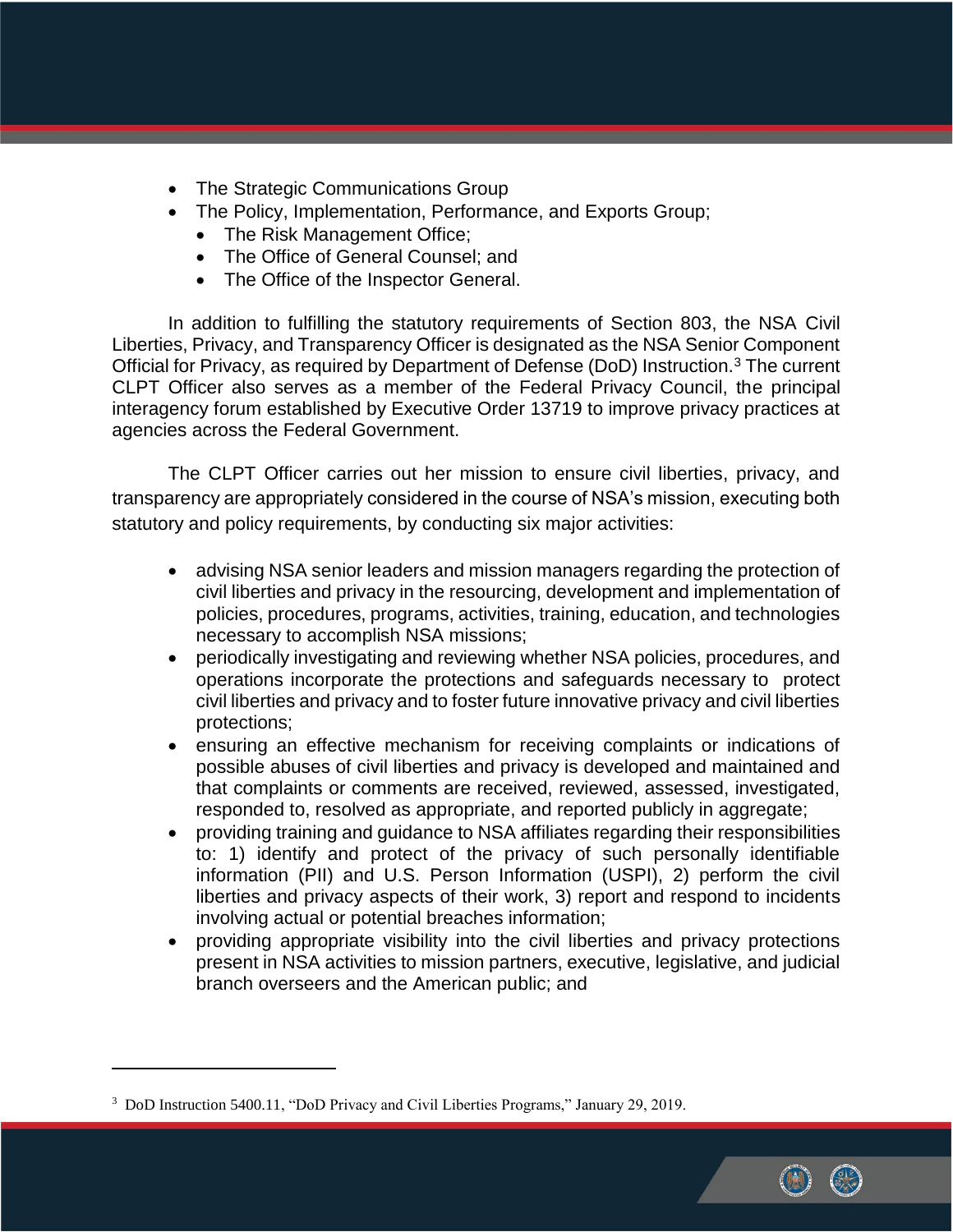periodically reporting independently to the DIRNSA and external executive and legislative branch entities regarding the activities of the NSA Civil Liberties and Privacy Officer in accordance with 42 U. S. C. 2000ee-1

### **III. TYPE AND NUMBER OF REVIEWS UNDERTAKEN FROM JANUARY – JUNE 2018**

During the reporting period, CLPT reviewed and assessed two hundred sixty-three activities (263) for civil liberties and privacy implications. CLPT notified external overseers through written and oral briefings of NSA activities in ten **(10)** specific instances.

| <b>Types of Review</b>                   | Number conducted |
|------------------------------------------|------------------|
| Reviews for civil liberty and privacy    | -55              |
| Assessment for civil liberty and privacy | 208              |
| Notifications to external overseers      | 10               |
| <b>Total</b>                             | 273              |

#### **Table 1 – Types of Review**

#### **Reviews for Civil Liberties and Privacy**

CLPT reviews a variety of ODNI, DoD, and NSA issuances for privacy and civil liberties implications and provides feedback, as appropriate. Examples of the types of documents CLPT reviews include:

- DoD and NSA policies, memoranda of understanding (MOUs), and reports;
- Privacy Act System of Records Notice (SORN)<sup>4</sup>,
- Privacy Act exemption rule<sup>5</sup>,

 $\overline{a}$ 

- Records Disposition Schedule  $(RDS)^6$ , and
- Social Security Number (SSN) Justification Memorandum.<sup>7</sup>

 $^7$  A SSN Justification Memorandum is required from the office of responsibility to the DoD Privacy, Civil Liberties, and Transparency Division for approval to use social security numbers. The justification must be in accordance with



<sup>&</sup>lt;sup>4</sup> A system of records is a group of any records under the control of any agency from which information is retrieved by the name of an individual or by some identifying number, symbol, or other identifying particular assigned to the individual. The SORN is the public notice issued to provide transparency into the Agency's activities.

<sup>&</sup>lt;sup>5</sup> A Privacy Act exemption rule is promulgated when a system of records is exempted from certain provisions of the Privacy Act of 1974, as amended. See 5 U.S.C. § 552a (j), (k).

<sup>&</sup>lt;sup>6</sup> An RDS is an official document providing mandatory instructions for preserving or disposing of records no longer needed for current business. The schedules identify temporary and permanent records and lay out instructions for what to do when records have been retained for their scheduled duration. NSA/CSS Policy 1-6, NSA/CSS Records Management Program.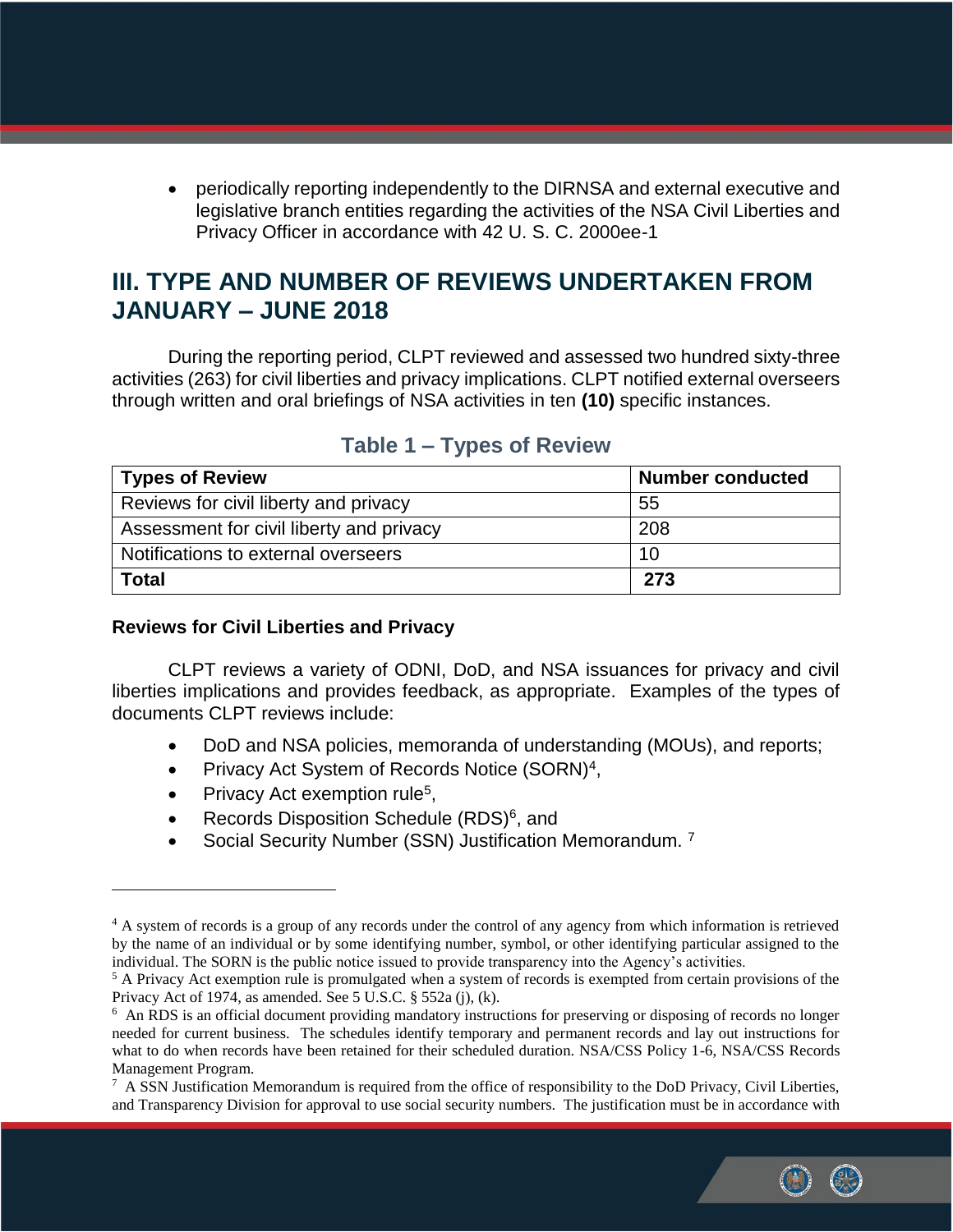#### **Assessments for Civil Liberties and Privacy (CLP)**

The CLPT oversees CLP assessments conducted at NSA. CLP assessments are part of the overall NSA enterprise risk management process. The enterprise risk management process assesses a number of different factors when considering activities with potential threats to life or limb, major new programs or initiatives, significant change in direction, or new or existing activities that would have strategic implications for the Agency. The CLP assessments are also conducted in other contexts, such as certain collection activities, analytic development, information sharing arrangements and decisions, compliance incidents, privacy incidents, and data retention decisions.

The CLP assessment asks questions about the amount and type of information associated with an activity; the scope of persons involved (including the number of individuals, the status of those individuals as U.S. persons, and the location of those individuals); the purpose and anticipated uses for the data; and the methodology of the activity. The CLP assessment then considers the civil liberties and privacy protections to determine the overall risk of a particular activity. Examples of the types of CLP assessments conducted during this reporting period included:

- CLPT assessed the impact of retaining certain data sets beyond their standard retention period. Generally, NSA retains unevaluated intelligence data for no more than five years. Consistent with law and policy, NSA may need to retain data longer than five years and follows an approval process that includes a CLP assessment before approval.
- CLPT assessed the impact of sharing information with partners, foreign and domestic.
- CLPT assessed collection activities, including, in coordination with the Office of General Counsel, questions about whether certain activities met the requirements of the Special Circumstances Collection section of DoD Manual 5240.01.
- CLPT assessed the impact of possible administrative privacy incidents to determine whether there was an impact on privacy, whether the incident constituted a breach, required reporting, and recommended mitigating courses of action to include notification to individuals**.**
- CLPT assessed the potential civil liberties and privacy implications of NSA's input to the DoD Intelligence Oversight Quarterly to ensure information included was in accordance with the Privacy Act.

 $\overline{a}$ 



departmental direction. DoDI 1000.30, "Reduction of Social Security Number (SSN) Use within DoD," August 1, 2012.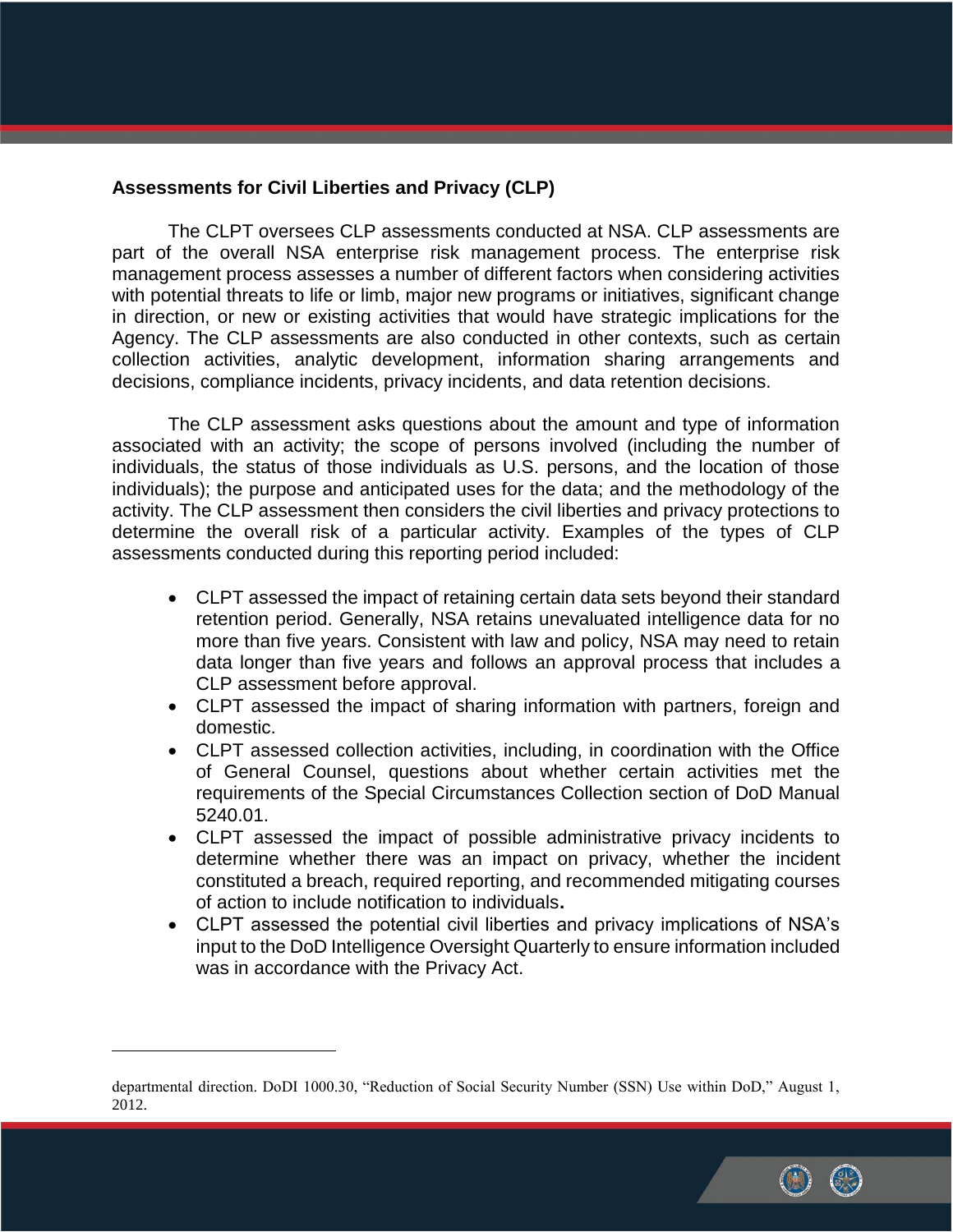#### **Notifications to Overseers**

 $\overline{a}$ 

CLPT is responsible for providing notifications and briefings to the PCLOB related to PCLOB's mission to ensure the federal government's efforts to prevent terrorism are balanced with the need to protect privacy and civil liberties. CLPT is also responsible for providing to the DoD Senior Agency Official for Privacy (SAOP) notifications related to reportable privacy breaches.

### **IV. TYPE OF ADVICE PROVIDED AND THE RESPONSE GIVEN TO SUCH ADVICE:**

During the reporting period, CLPT continued to perform its advisory role. Below are examples of the types of advice provided by CLPT and the responses received:

- **Rewrite of the Classified Annex to DoD Regulation 5240.1-R for Attorney General Approval.** CLPT is an integral member of the NSA and interagency working group to rewrite the Classified Annex to DoD Regulation 5240.1-R for conducting Signals Intelligence activities under E.O. 12333. In this role, CLPT is focused on making the guidelines more transparent and technology-neutral while strengthening civil liberties and privacy protections in accordance with the U.S. Constitution and applicable laws. This ongoing project began shortly after the DoD reissuance of procedures for Intelligence Activities $8$  in August 2016. The last substantial update to the Classified Annex was in 1988. In accordance with the requirements of Executive Order 12333, the Annex will ultimately be issued by the Secretary of Defense, in consultation with the Director of National Intelligence, after approval by the Attorney General.
- **Support to PCLOB Staff Level Privacy and Civil Liberties Report.** During the reporting period, CLPT supported the PCLOB staff as it finalized an interim classified report on the civil liberties and privacy implications of one aspect of NSA's E.O. 12333 collection and processing activities. CLPT subsequently led NSA's review of and response to the interim report. CLPT facilitated the provision of this interim staff level report to the Department of Justice, Department of Defense, and Office of Director of National Intelligence as background on how NSA protects civil liberties and privacy when it conducts E.O. 12333 collection and processing activities.
- **Civil Liberties and Privacy Assessment of Portable Electronic Devices (PEDs) Confiscation Program.** As authorized in NSA/CSS Policy Manual 5-23 "Physical Security Requirements for Controlled Areas Manual," personnel from



<sup>&</sup>lt;sup>8</sup> DoD Manual 5240.01, "Procedures Governing the Conduct of DoD Intelligence Activities"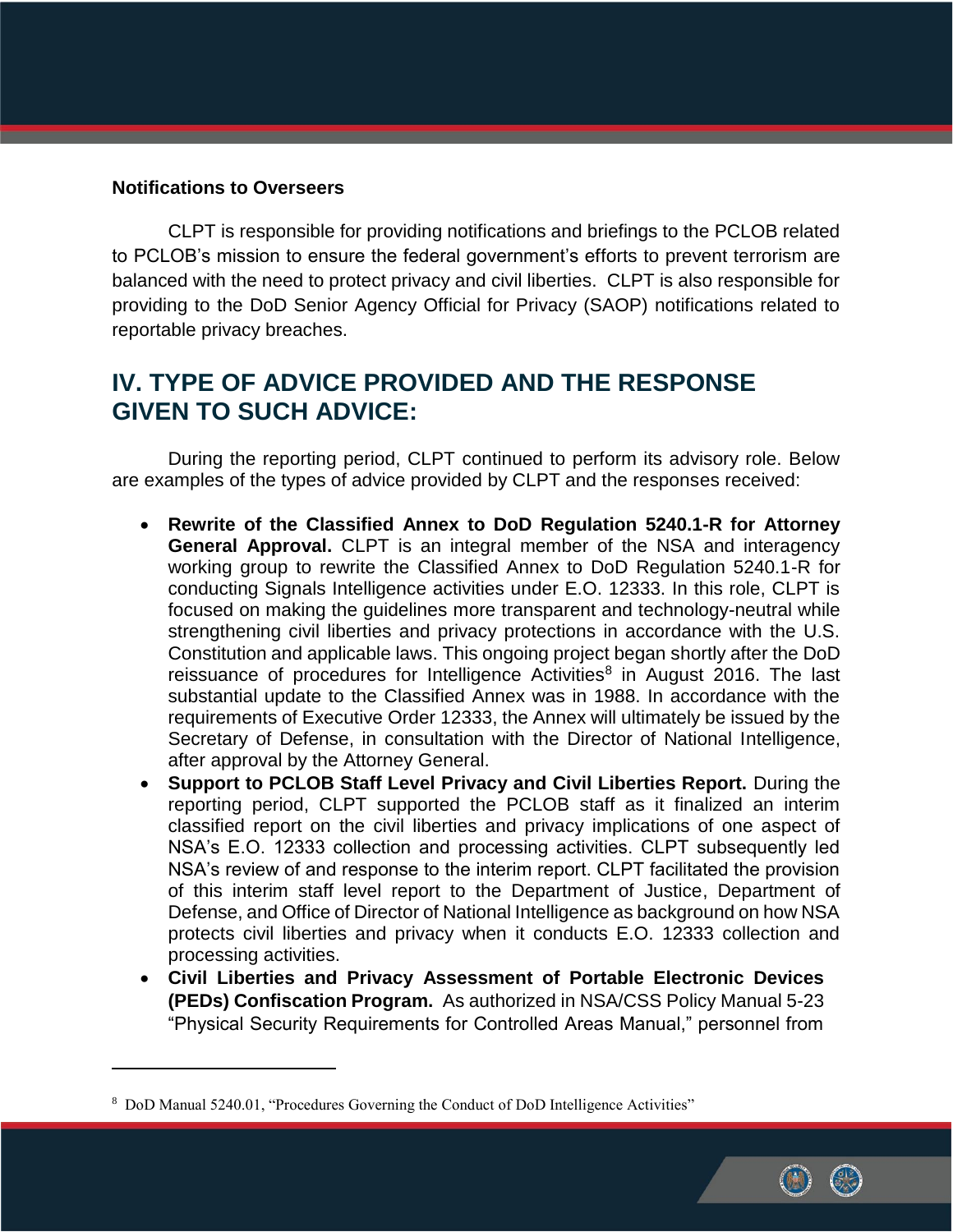NSA's Security & Counterintelligence Group conduct inspections of affiliates upon entry to and exit from Agency facilities. As a result of these inspections, in addition to self-reporting by affiliates, prohibited and restricted items brought into NSA facilities, including electronic storage medium and devices such as PEDs, may be confiscated. Given the volume of personal information typically stored on PEDs, CLPT worked in partnership with the Security & Counterintelligence Group to develop and conduct a civil liberties and privacy assessment on the confiscation and analysis of affiliates' PEDs. During the assessment, a variety of privacy impacts were identified. These impacts are being addressed with notification, policy clarification and increased workforce communication. As a result of CLPT advice and ongoing engagement, there continues to be improvements in the program; privacy impacts are being minimized while transparency and workforce awareness are increasing.

- **Revision of Section 702 as Part of the Reauthorization of the Foreign Intelligence Surveillance Act (FISA).** In response to public criticism of the Intelligence Community's implementation of Section 702 of FISA and recognizing the need for maintaining the authority, CLPT was instrumental in the execution of an extensive engagement strategy to increase overall transparency on a range of topics to ensure public understanding of NSA's use of the authority. The engagement strategy included dialogue with overseers, civil society organizations, and the general public on NSA's use of the authority, the incorporation of civil liberties and privacy protections in its implementation, and the reason NSA was unable to provide a count of the number of U.S. persons' communications incidentally collected under Section 702 authority
- **Compliance Incident and Public Disclosure associated with Call Detail Records (CDRs)** received under Title V of the FISA, as amended by the USAFREEDOM Act**.** During this reporting period, NSA identified and reported a compliance incident associated with CDR received under Title V of the FISA, as amended by the USAFREEDOM Act. CLPT worked extensively within the Agency to understand the activities and events that caused the incident and subsequently advised on civil liberties and privacy implications of proposed mitigation strategies. CLPT assisted in efforts to inform DoD and ODNI as well as external overseers including the PCLOB. CLPT also played a critical role in the issuance of a public statement about the incident on both NSA.gov and IC on the Record. Additionally, CLPT worked directly with NSA Media Relations to help educate reporters that covered this announcement to ensure accuracy in their reporting.
- **The Annual Statistical Transparency Report (ASTR).** CLPT led the identification and consolidation of the NSA metrics included in the ODNI's Annual Statistical Transparency Report. CLPT presented NSA's annual metrics to ODNI

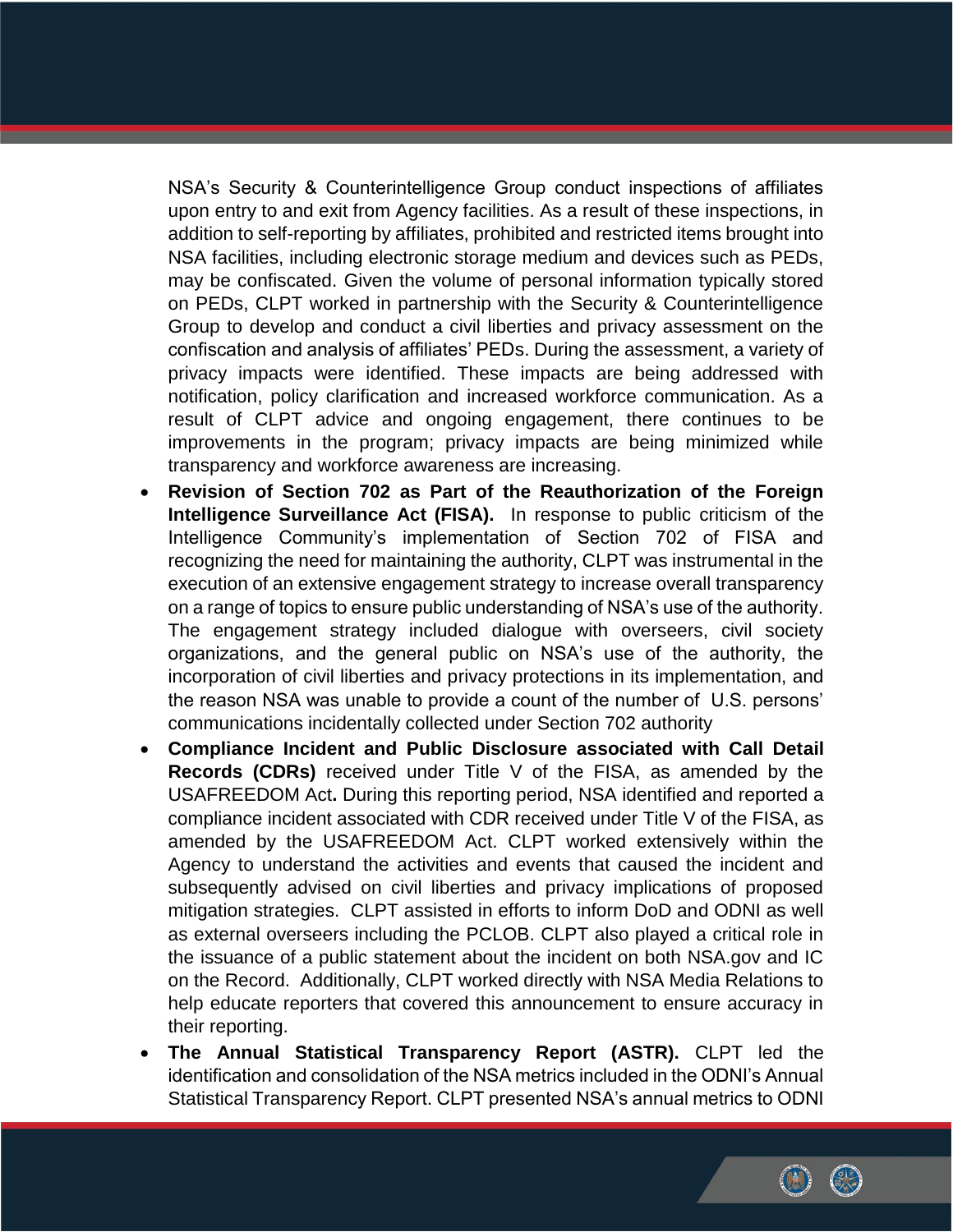to ensure NSA activities are properly reflected in the ASTR and to address any anomalies.

### **V. INTERNAL AND EXTERNAL OUTREACH**

Engaging both internally and externally about how NSA protects civil liberties and privacy is a core function of the CLPT. Internally, the CLPT Officer hosts brown bag sessions and internal social media gatherings. She also speaks at town halls hosted by internal NSA organizations.

Externally, the CLPT Officer coordinates within NSA and with the IC on numerous reviews of NSA documents for redaction and release on the ODNI website, IC on the Record; speaks at public events; hosts meetings at NSA with representatives from civil society groups and academia; participates in meetings with other IC members and civil society groups; and publishes materials about NSA's civil liberties and privacy activities. These engagements promote transparency and allow NSA to understand any public concerns about NSA's activities and potential impact on civil liberties and privacy.

## **Type of Outreach January 2018 – June 2018 Number** Training and Awareness and the state of the state of the state of the state of the state of the state of the state of the state of the state of the state of the state of the state of the state of the state of the state of Internal Engagements 3 External Engagements and a set of the set of the set of the set of the set of the set of the set of the set of the set of the set of the set of the set of the set of the set of the set of the set of the set of the set of t

### **Table 2 – Internal and External Outreach**

### **VI. QUESTIONS, CONCERNS, COMPLAINTS, AND REDRESS**

Total 16

For the purpose of the report, a question, concern, or complaint includes any written allegation of harm or violation of privacy or civil liberties protections in the administration of the program and operations of NSA raised by a member of the public, NSA workforce (including civilian, military, and contractors) or any other government officials to CLPT.

Members of the public and the NSA affiliates may contact CLPT via web form on NSA's public website at [www.nsa.gov](http://www.nsa.gov/) to ask a question or make a written complaint alleging violation of privacy or civil liberties protections in the administration of NSA programs and operations. Additionally, NSA affiliates with access to classified information technology systems may submit questions, concerns, and complaints to CLPT via an internal email or an anonymous web form. During the reporting period, CLPT received no